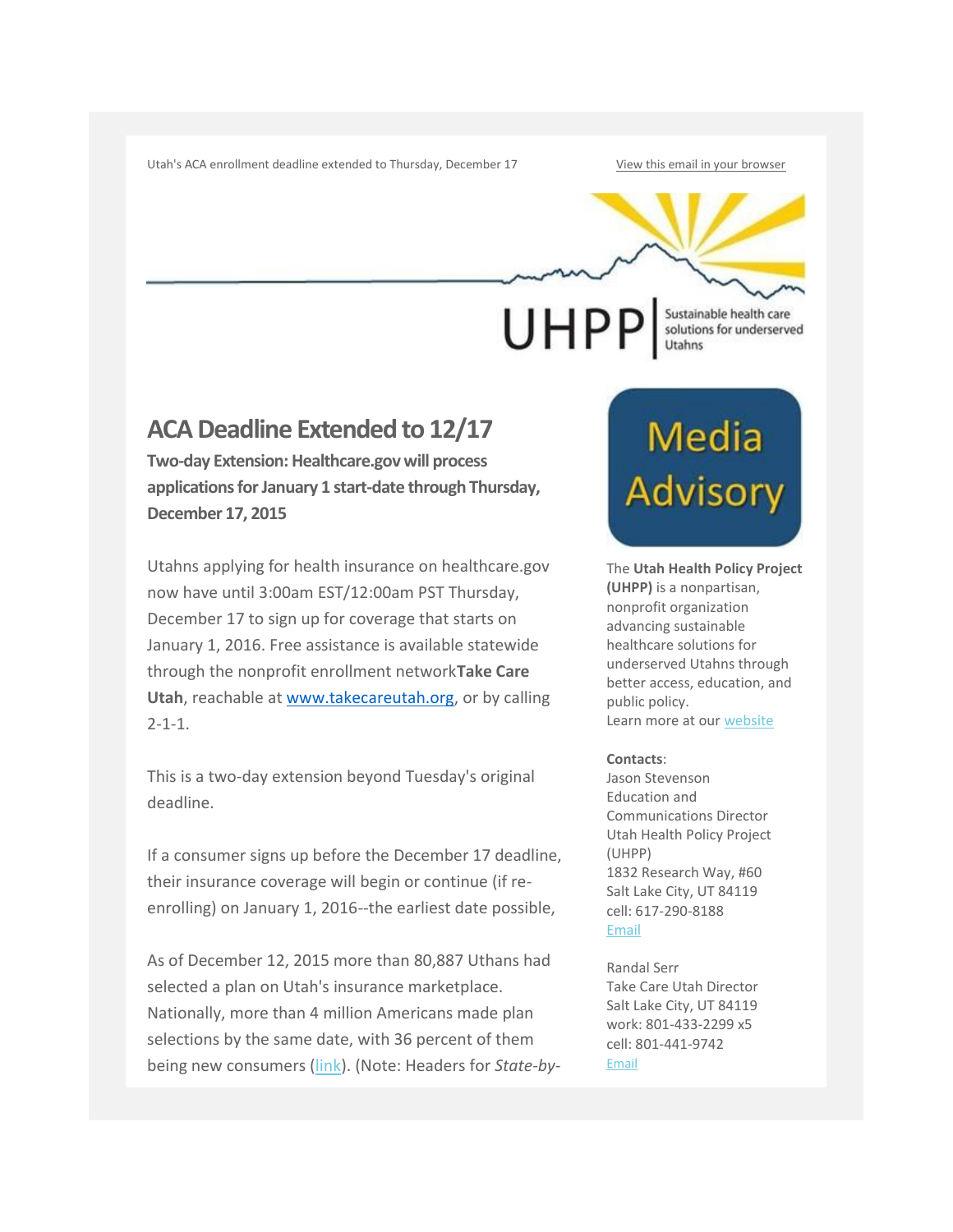*State Snapshot* in HHS press release show wrong date range. Should be "Cumulative Nov 1 to Dec. 12"). Over 70 insurance plans from four private insurers are available for Salt Lake County residents on healthcare.gov. 65% of Utahns applying for insurance on healthcare.gov receive subsidies that reduce their monthly premium costs, and seven out of ten consumers can find a plan for \$75 or less in monthly premiums after tax assistance.

The nonprofit agencies affiliated with **Take Care Utah**are standing by to help Utahns with their health insurance questions.

All services are confidential and free of charge. Over the last three years Take Care Utah has helped tens of thousands of Utahns learn about their insurance options.

Take Care Utah isn't an insurance company or a brokerage. Take Care Utah is a network of nonprofits trying to help people understand their health insurance options.

Find local, free assistance at [www.takecareutah.org](http://www.takecareutah.org/) or by calling 2-1-1 from anywhere in the state.

The final deadline for the current ACA Open Enrollment period will be January 31, 2016.

For more information about Take Care Utah, contact Randal Serr:

Randal Serr Take Care Utah Director Utah Health Policy Project (UHPP) 1832 Research Way #60 Salt Lake City, UT 84119

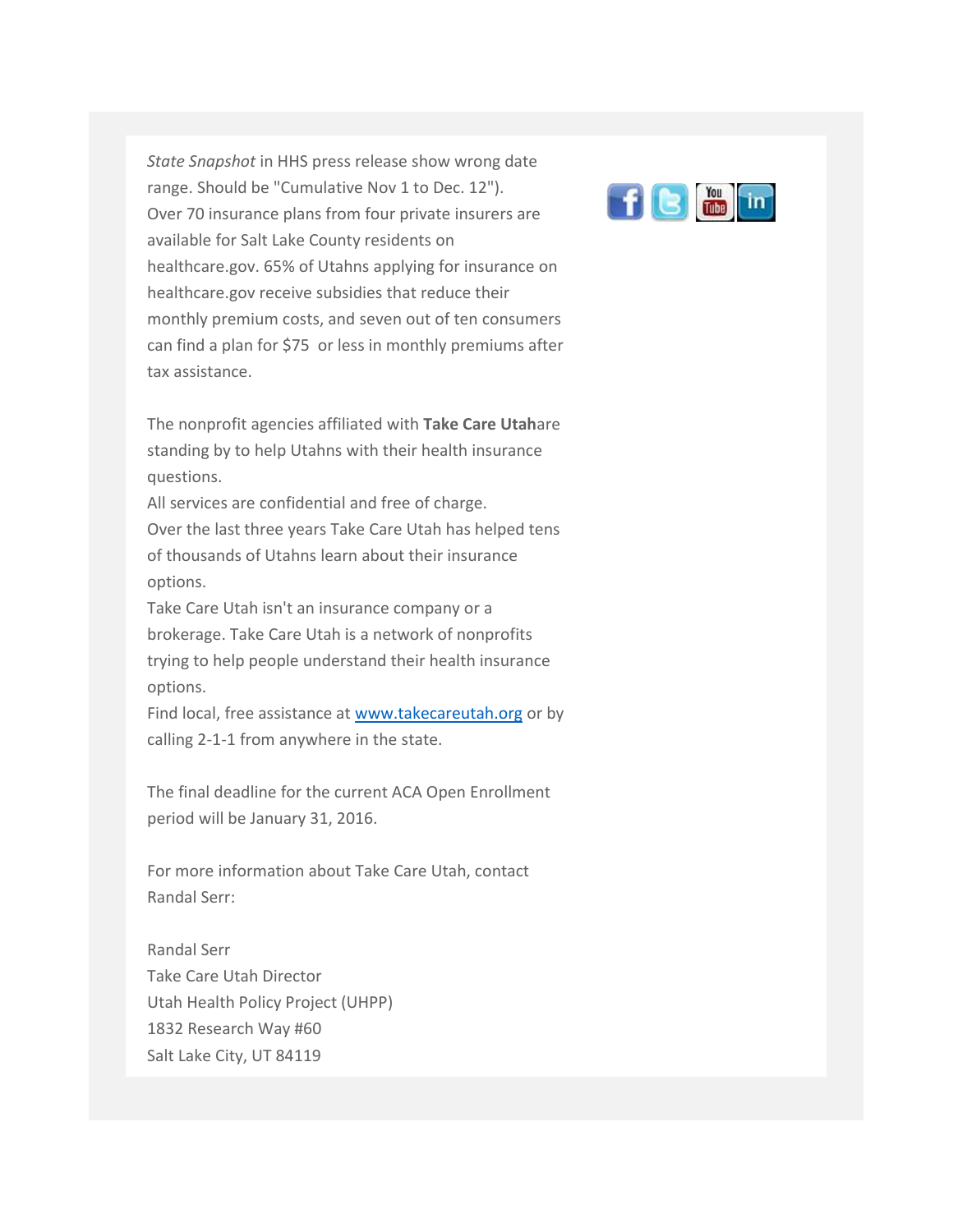W: 801-433-2299 x5 M: 801-441-9742 [randal@healthpolicyproject.org](mailto:randal@healthpolicyproject.org)

# # #

*Copyright © 2015 UHPP, All rights reserved.* You are a member of Utah's Media - Thank you!

**Our mailing address is:** UHPP 1832 Research Way #60 Salt Lake City, UT 84119

[Add us to your address book](http://healthpolicyproject.us1.list-manage.com/vcard?u=656a6686e0e46fdadf04f0a2e&id=6ef8d630cc)

[unsubscribe from this list](http://healthpolicyproject.us1.list-manage.com/unsubscribe?u=656a6686e0e46fdadf04f0a2e&id=6ef8d630cc&e=%5bUNIQID%5d&c=17797b65e4) [update subscription preferences](http://healthpolicyproject.us1.list-manage.com/profile?u=656a6686e0e46fdadf04f0a2e&id=6ef8d630cc&e=%5bUNIQID%5d)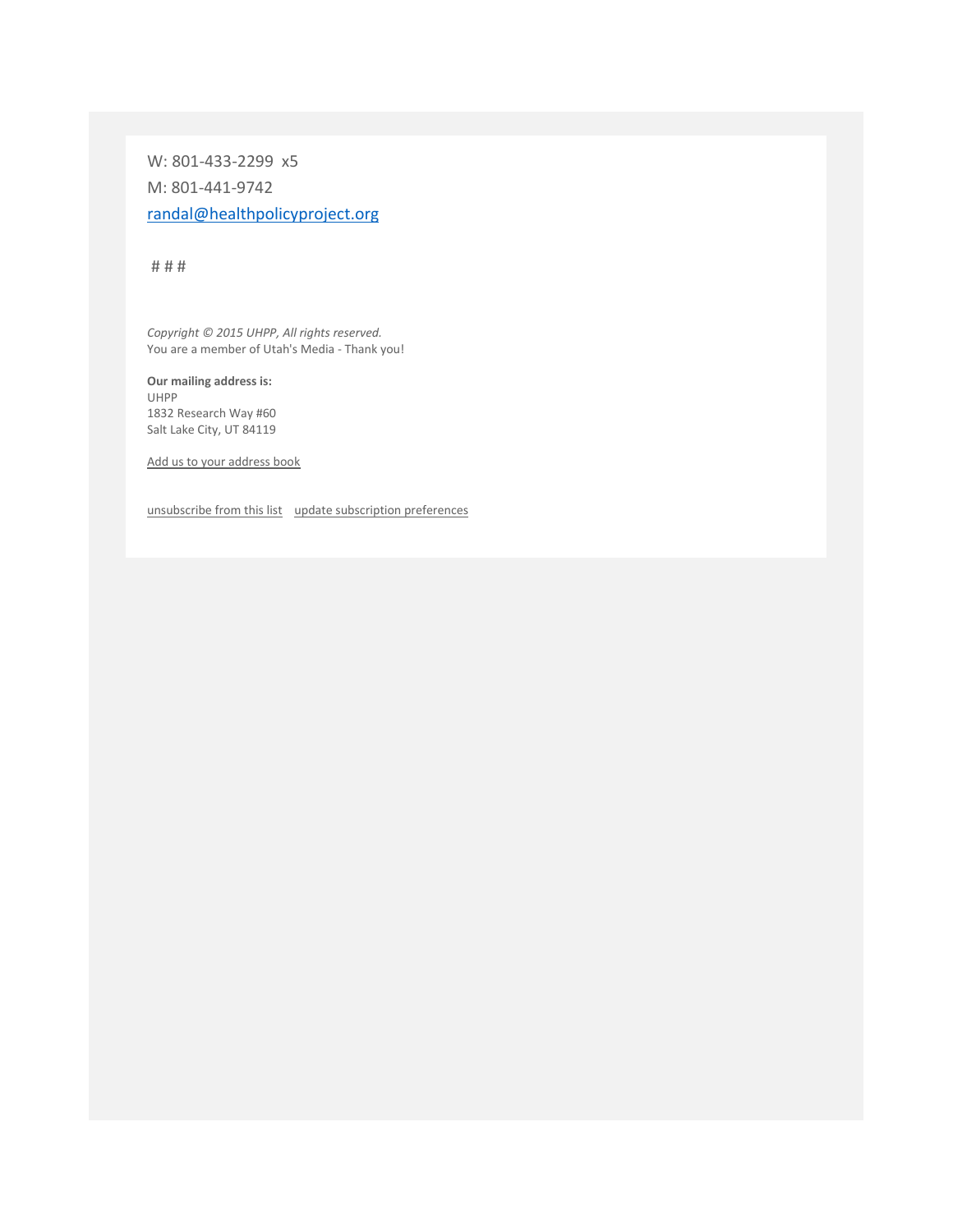# **CMS.gov** Centers for Medicare & Medicaid Services

Link: [https://www.cms.gov/Newsroom/MediaReleaseDatabase/Fact-sheets/2015-Fact-sheets](https://www.cms.gov/Newsroom/MediaReleaseDatabase/Fact-sheets/2015-Fact-sheets-items/2015-12-16.html)[items/2015-12-16.html](https://www.cms.gov/Newsroom/MediaReleaseDatabase/Fact-sheets/2015-Fact-sheets-items/2015-12-16.html)

# **Health Insurance Marketplace Open Enrollment Snapshot - Week 6**

**Date** 2015-12-16 **Title** Health Insurance Marketplace Open Enrollment Snapshot - Week 6 **Contact** go.cms.gov/media

## **Health Insurance Marketplace Open Enrollment Snapshot - Week 6 December 6, 2015 - December 12, 2015**

More than 1.3 million consumers signed-up for health coverage through the HealthCare.gov platform between December 6 and December 12, the last full week before the deadline for January 1 coverage, bringing the total number of plan selections made since Open Enrollment began on November 1 to 4.17 million consumers. Approximately 500,000 were new consumers, for a cumulative total of about 1.5 million new consumers since the beginning of Open Enrollment.

"The unprecedented demand over the last several days continues to show that coverage through HealthCare.gov is something millions of Americans want and need," said Department of Health and Human Services Secretary Sylvia Burwell. "We urge those who left their names with the Marketplace to come back to Healthcare.gov or the call center and complete their application for coverage starting January 1."

Because of the unprecedented demand and volume of consumers contacting our call center or visiting HealthCare.gov, we extended the deadline to sign-up for January 1 coverage until 11:59pm PST December 17. Hundreds of thousands have already selected plans on December 14 and 15 and approximately 1 million consumers have left their contact information to hold their place in line.

Similar to last year, each week, the Centers for Medicare and Medicaid Services (CMS) will release weekly Open Enrollment snapshots for the HealthCare.gov platform, which is used by the Federally-facilitated Marketplaces and State Partnership Marketplaces, as well as some State-based Marketplaces. These snapshots provide point-in-time estimates of weekly plan selections, call center activity and visits to [HealthCare.gov](https://www.healthcare.gov/) or [CuidadoDeSalud.gov.](https://www.cuidadodesalud.gov/es/) The final number of plan selections associated with enrollment activity to date could fluctuate as plan changes or cancellations occur, such as in response to life changes like starting a new job or getting married. In addition, the weekly snapshot only looks at new plan selections, active plan renewals and, starting at the end of December, auto-renewals and does not include the number of consumers who paid their premiums to effectuate their enrollment.

HHS will produce more detailed reports that look at plan selections across the Federally-facilitated Marketplace and State-based Marketplaces later in the Open Enrollment period.

Definitions and details on the data are included in the glossary.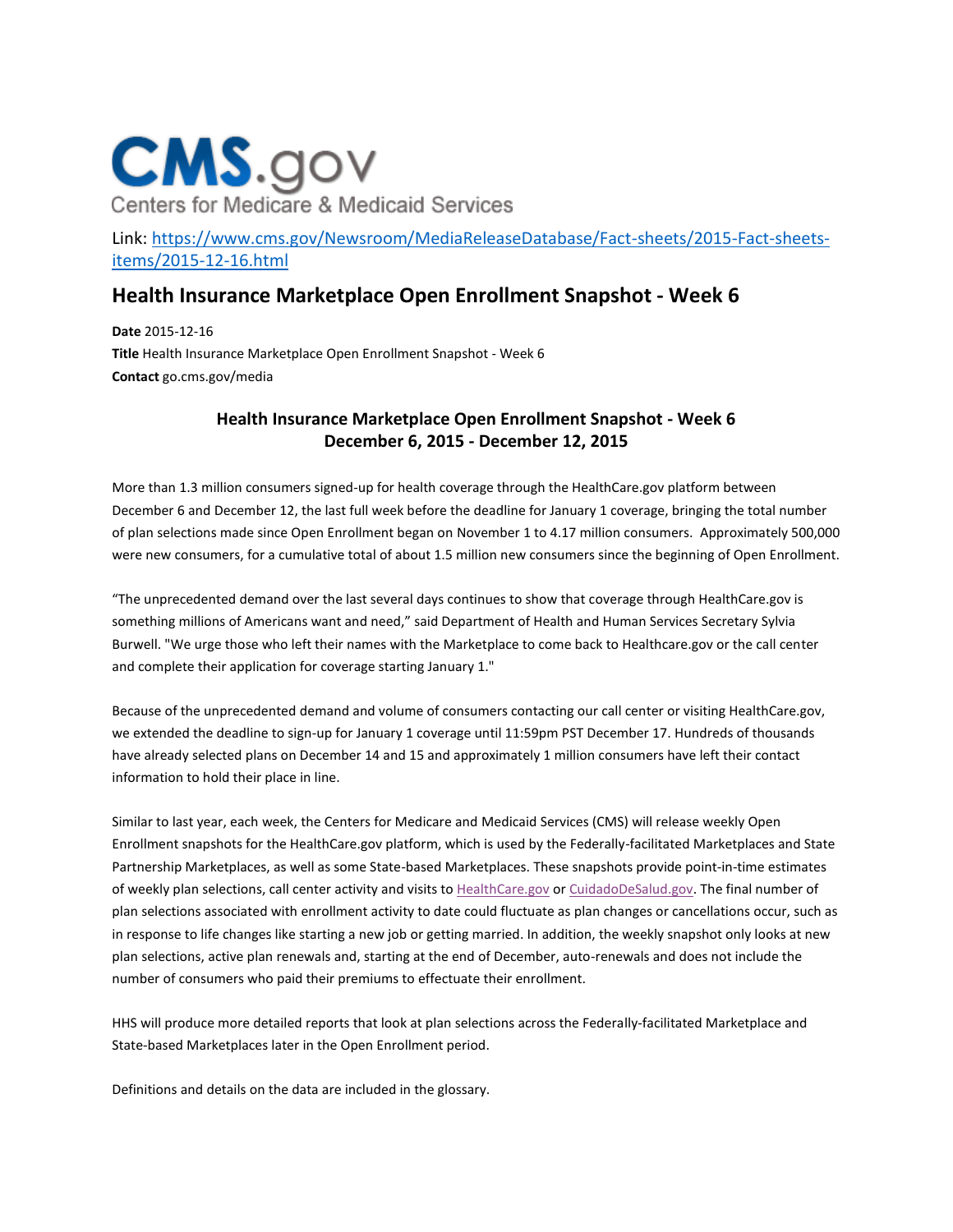### **Federal Marketplace Snapshot**

| <b>Federal Marketplace Snapshot</b>          | Week 6<br>Dec $6$ – Dec 12 | <b>Cumulative</b><br>Nov $1 - Dec 12$ |
|----------------------------------------------|----------------------------|---------------------------------------|
| Plan Selections (net)                        | 1,326,946                  | 4,171,714                             |
| <b>New Consumers</b>                         | 38 percent                 | 36 percent                            |
| <b>Consumers Renewing Coverage</b>           | 62 percent                 | 64 percent                            |
| Applications Submitted (Number of Consumers) | 1,604,633                  | 6,147,257                             |
| Call Center Volume                           | 1,511,082                  | 5,383,321                             |
| Average Call Center Wait Time                | 22 minutes 44 seconds      | 9 minutes 55 seconds                  |
| Calls with Spanish Speaking Representative   | 89,262                     | 338,906                               |
| Average Wait for Spanish Speaking Rep        | 19 seconds                 | 14 seconds                            |
| <b>HealthCare.gov Users</b>                  | 3,601,900                  | 13,512,506                            |
| CuidadoDeSalud.gov Users                     | 208,935                    | 480,269                               |
| Window Shopping HealthCare.gov Users         | 1,357,120                  | 4,718,633                             |
| Window Shopping CuidadoDeSalud.gov Users     | 21,249                     | 80,195                                |

### **HealthCare.gov State-by-State Snapshot**

Consumers across the country continued to explore their health insurance options by reaching out to a call center representative at 1-800-318-2596, attending enrollment events in their local communities, or visiting [HealthCare.gov](https://www.healthcare.gov/) o[rCuidadoDeSalud.gov.](https://www.cuidadodesalud.gov/es/) Individual plan selections for the states using the HealthCare.gov platform include:

| Week 6    | <b>Cumulative</b><br>Nov $1 -$ Dec 12 |  |
|-----------|---------------------------------------|--|
| Alabama   | 88,108                                |  |
| Alaska    | 9,344                                 |  |
| Arizona   | 94,928                                |  |
| Arkansas  | 26,608                                |  |
| Delaware  | 11,139                                |  |
| Florida   | 834,938                               |  |
| Georgia   | 229,552                               |  |
| Hawaii    | 8,060                                 |  |
| Illinois  | 154,947                               |  |
| Indiana   | 73,943                                |  |
| Iowa      | 24,442                                |  |
| Kansas    | 50,000                                |  |
| Louisiana | 88,175                                |  |
| Maine     | 37,210                                |  |
| Michigan  | 138,765                               |  |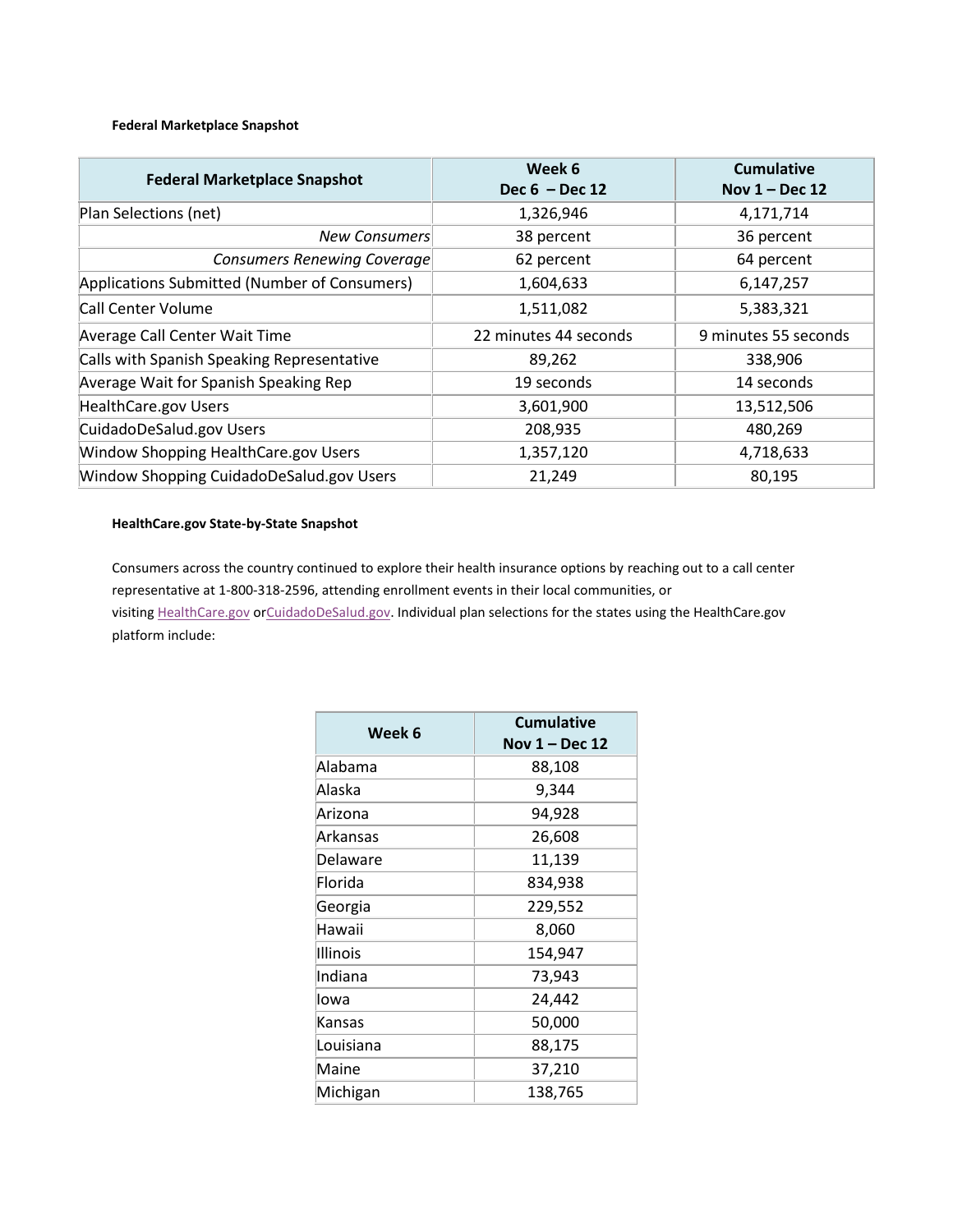| Mississippi           | 33,773  |  |
|-----------------------|---------|--|
| Missouri              | 129,536 |  |
| Montana               | 25,103  |  |
| Nebraska              | 43,944  |  |
| Nevada                | 43,876  |  |
| New Hampshire         | 21,277  |  |
| New Jersey            | 121,592 |  |
| New Mexico            | 22,440  |  |
| <b>North Carolina</b> | 280,080 |  |
| North Dakota          | 9,344   |  |
| Ohio                  | 97,786  |  |
| Oklahoma              | 58,621  |  |
| Oregon                | 74,523  |  |
| Pennsylvania          | 212,605 |  |
| South Carolina        | 112,745 |  |
| South Dakota          | 13,905  |  |
| Tennessee             | 125,777 |  |
| Texas                 | 474,616 |  |
| Utah                  | 80,887  |  |
| Virginia              | 178,465 |  |
| West Virginia         | 15,615  |  |
| Wisconsin             | 112,457 |  |
| Wyoming               | 12,588  |  |

#### *Glossary*

**Plan Selections**: The weekly and cumulative metrics provide a preliminary total of those who have submitted an application and selected a plan. Each week's plan selections reflect the total number of plan selections for the week and cumulatively from the beginning of Open Enrollment to the end of the reporting period, net of any cancellations from a consumer or cancellations from an insurer during that time.

Because of further automation in communication with issuers, the number of net plan selections reported this year account for issuer-initiated plan cancellations that occur before the end of Open Enrollment for reasons such as nonpayment of premiums. This change will result in a larger number of cancellations being accounted for during Open Enrollment than last year. Last year, these cancellations were reflected only in reports on effectuated enrollment after the end of Open Enrollment. As a result, there may also be a smaller difference this year between plan selections at the end of Open Enrollment and subsequent effectuated enrollment, although some difference will remain because plan cancellations related to non-payment of premium will frequently occur after the end of Open Enrollment.

Plan selections will include those consumers who are automatically re-enrolled into their current plan or another plan with similar benefits, which occurs at the end of December.

To have their coverage effectuated, consumers generally need to pay their first month's health plan premium. This release does not include totals for effectuated enrollments.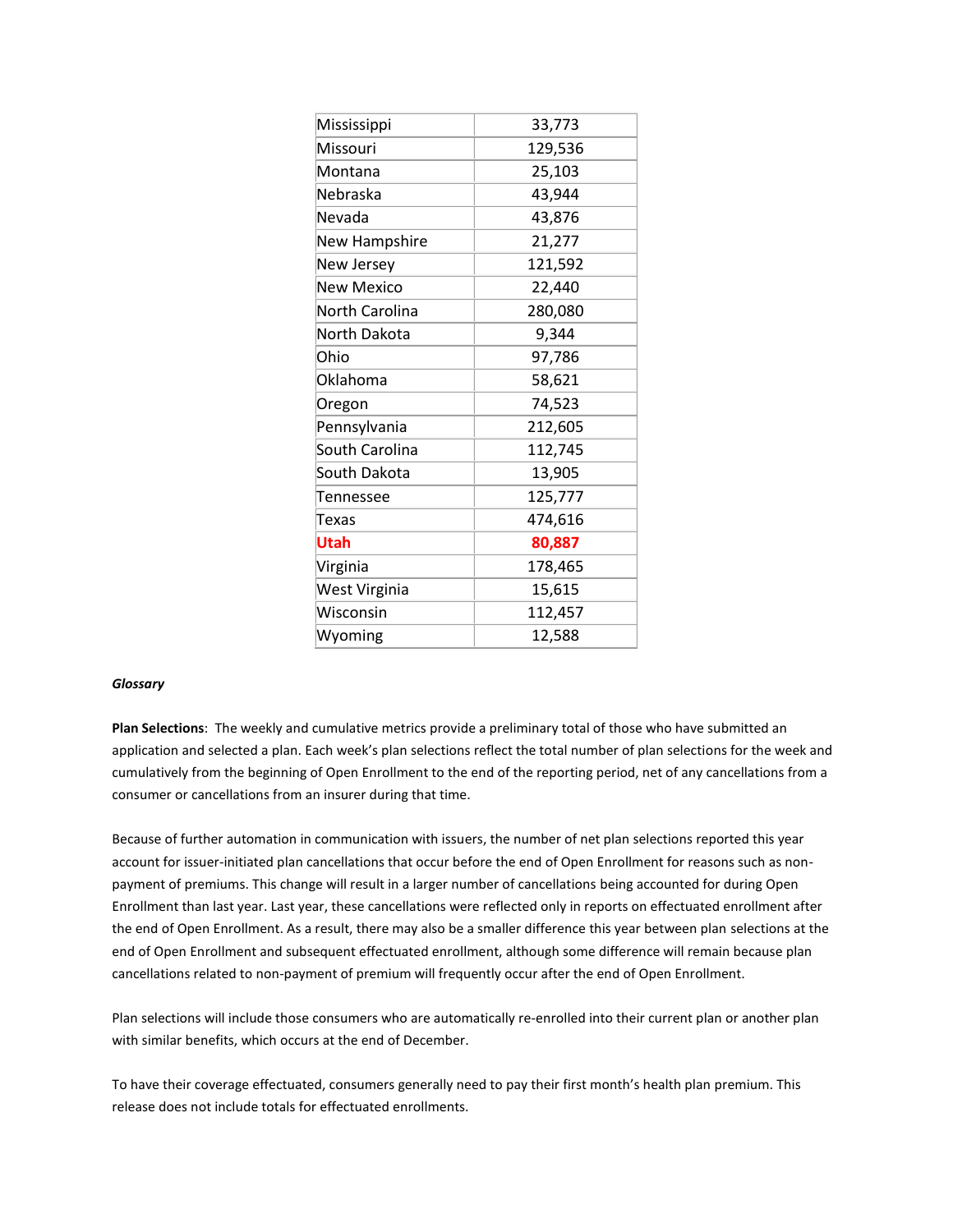**New Consumers**: A consumer is considered to be a new consumer if they did not have Marketplace coverage at the start of Open Enrollment.

**Renewing Consumers**: A consumer is considered to be a renewing consumer if they had 2015 Marketplace coverage at the start of Open Enrollment and either actively select the same plan or a new plan for 2016 or are automatically reenrolled into their current plan or another plan, which occurs at the end of December.

**Marketplace**: Generally, references to the Health Insurance Marketplace in this report refer to 38 states that use the HealthCare.gov platform. The states using the HealthCare.gov platform are Alabama, Alaska, Arizona, Arkansas, Delaware, Florida, Georgia, Hawaii, Illinois, Indiana, Iowa, Kansas, Louisiana, Maine, Michigan, Mississippi, Missouri, Montana, Nebraska, New Hampshire, New Jersey, Nevada, New Mexico, North Carolina, North Dakota, Ohio, Oklahoma, Oregon, Pennsylvania, South Carolina, South Dakota, Tennessee, Texas, Utah, Virginia, West Virginia, Wisconsin, and Wyoming.

**HealthCare.gov States**: The 38 states that use the HealthCare.gov platform for the 2016 benefit year, including the Federally-facilitated Marketplace, State Partnership Marketplaces and State-based Marketplaces.

**Applications Submitted**: This includes a consumer who is on a completed and submitted application or who, through the automatic re-enrollment process, which occurs at the end of December, had an application submitted to a Marketplace using the HealthCare.gov platform. If determined eligible for Marketplace coverage, a new consumer still needs to pick a health plan (i.e., plan selection) and pay their premium to get covered (i.e., effectuated enrollment). Because families can submit a single application, this figure tallies the total number of people on a submitted application (rather than the total number of submitted applications).

**Call Center Volume**: The total number of calls received by the Federally-facilitated Marketplace call center over the course of the week covered by the snapshot or from the start of Open Enrollment. Calls with Spanish speaking representatives are not included.

**Calls with Spanish Speaking Representative**: The total number of calls received by the Federally-facilitated Marketplace call center where consumers chose to speak with a Spanish-speaking representative. These calls are not included within the Call Center Volume metric.

**Average Call Center Wait Time**: The average amount of time a consumer waited before reaching a customer service representative. The cumulative total averages wait time over the course of the extended time period.

**[HealthCare.gov](https://www.healthcare.gov/) or [CuidadodeSalud.gov](https://www.cuidadodesalud.gov/es/) Users**: These user metrics total how many unique users viewed or interacted with [HealthCare.gov](https://www.healthcare.gov/) or [CuidadodeSalud.gov](https://www.cuidadodesalud.gov/es/) , respectively, over the course of a specific date range. For cumulative totals, a separate report is run for the entire Open Enrollment period to minimize users being counted more than once during that longer range of time and to provide a more accurate estimate of unique users. Depending on an individual's browser settings and browsing habits, a visitor may be counted as a unique user more than once.

**Window Shopping HealthCare.gov Users or CuidadoDeSalud.gov Users**: These user metrics total how many unique users interacted with the window-shopping tool at HealthCare.gov or CuidadoDeSalud.gov, respectively, over the course of a specific date range. For cumulative totals, a separate report is run for the entire Open Enrollment period to minimize users being counted more than once during that longer range of time and to provide a more accurate estimate of unique